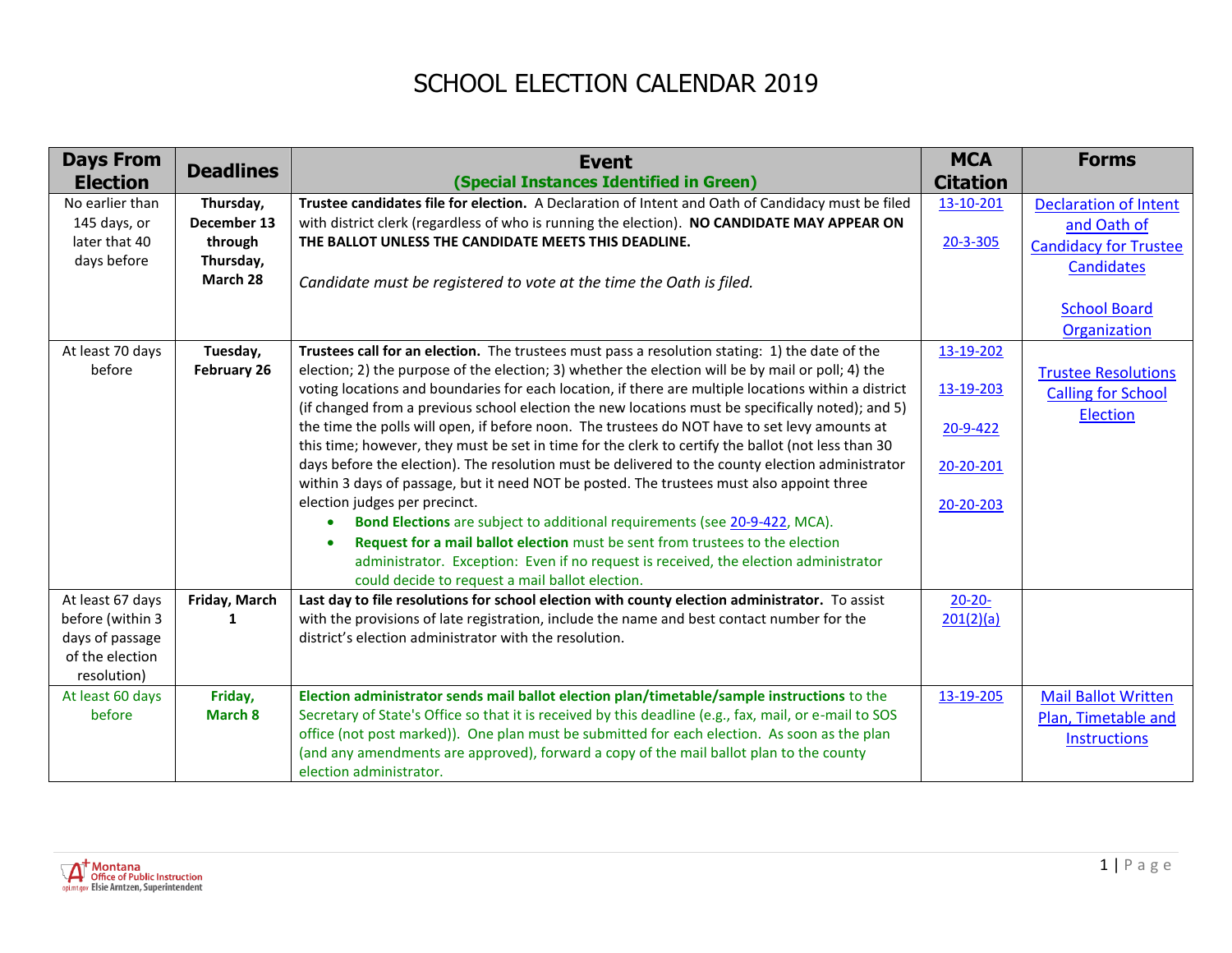| <b>Days From</b>  | <b>Deadlines</b> | Event                                                                                                                                                             | <b>MCA</b>      | <b>Forms</b>                  |
|-------------------|------------------|-------------------------------------------------------------------------------------------------------------------------------------------------------------------|-----------------|-------------------------------|
| <b>Election</b>   |                  | (Special Instances Identified in Green)                                                                                                                           | <b>Citation</b> |                               |
| 4 weeks           | Monday,          | Notice of close of regular registration. The county election administrator publishes the notice                                                                   | 13-2-301        |                               |
| preceding the     | March 11         | of close of regular registration for school districts at least 3 times in the 4 weeks preceding the                                                               |                 |                               |
| close of regular  |                  | close of regular registration. Contact the county election administrator to coordinate that                                                                       |                 |                               |
| registration      |                  | publication.                                                                                                                                                      |                 |                               |
| Not later than    | Thursday, April  | Last day trustee candidates may withdraw from the election. Any candidate that has already                                                                        | $20 - 3 -$      |                               |
| 5pm the day       |                  | filed for election, but wishes to withdraw their name, may do so by sending a statement of                                                                        | 305(3)(a)       |                               |
| before ballot     | (by 5 p.m.)      | withdrawal to the election administrator.                                                                                                                         |                 |                               |
| certification     |                  |                                                                                                                                                                   |                 |                               |
| Not later than    | Thursday,        | Deadline for write-in candidate for a trustee position on a school board to file Declaration of                                                                   | $20 - 3 -$      | <b>Declaration of Intent</b>  |
| 5pm the day       | April 4          | Intent (must be filed with the district clerk, regardless of who is running the election).                                                                        | 305(2)(b)       | and Oath of                   |
| before ballot     | (by 5 p.m.)      |                                                                                                                                                                   |                 | <b>Candidacy for Write-</b>   |
| certification     |                  |                                                                                                                                                                   |                 | <b>In Candidates</b>          |
| No later than the | Friday,          | Deadline to notify election judges of appointment.                                                                                                                | 13-4-101        |                               |
| 30th day before   | <b>April 5</b>   |                                                                                                                                                                   |                 |                               |
| Not less than 30  | Friday,          | Election administrator certifies ballot. The election administrator prepares the final ballot form,                                                               | 20-20-401       |                               |
| days before       | April 5          | listing all candidates and propositions to be voted upon. The ballot must then be delivered to                                                                    | 15-10-425       |                               |
|                   |                  | the election administrator, if other than the clerk.                                                                                                              |                 |                               |
|                   |                  | Trustees must pass a resolution stating exact levy amounts by this date for the clerk to certify the                                                              |                 |                               |
|                   |                  | ballot. This resolution must include the durational limit, if any, on the levy.                                                                                   |                 |                               |
| Not less than 30  | Friday,          | Election by Acclamation and Cancellation of Election - Notice. If the number of candidates filing                                                                 | 20-3-313        | <b>Notice of Trustee</b>      |
| days before       | April 5          | a nomination petition or filing a declaration of intent to be a write-in candidate is equal to or less                                                            |                 | <b>Election Cancellation</b>  |
|                   |                  | than the number of open trustee positions to be elected, the trustees cancel the trustee                                                                          |                 |                               |
|                   |                  | election. They must then give notice that a trustee election will not be held. The trustee election                                                               |                 | <b>Certificate of Trustee</b> |
|                   |                  | may not be declared by acclamation until all candidate filing deadlines have passed. Send a copy                                                                  |                 | <b>Election by</b>            |
|                   |                  | to the county election administrator to aid with the provisions of late registration.                                                                             |                 | <b>Acclamation</b>            |
|                   |                  |                                                                                                                                                                   |                 |                               |
|                   |                  | **A trustee election held in single-member or trustee nominating district is considered a separate<br>trustee election for declaring the election by acclamation. |                 |                               |
| 30 days before    | Monday, April    | Close of regular voter registration. Registration forms postmarked by this date and received                                                                      | 13-2-301        |                               |
| any election      | 8                | within 3 days are accepted for regular registration. Late registration must be completed at the                                                                   |                 |                               |
|                   |                  | county election office.                                                                                                                                           |                 |                               |
|                   |                  |                                                                                                                                                                   |                 |                               |

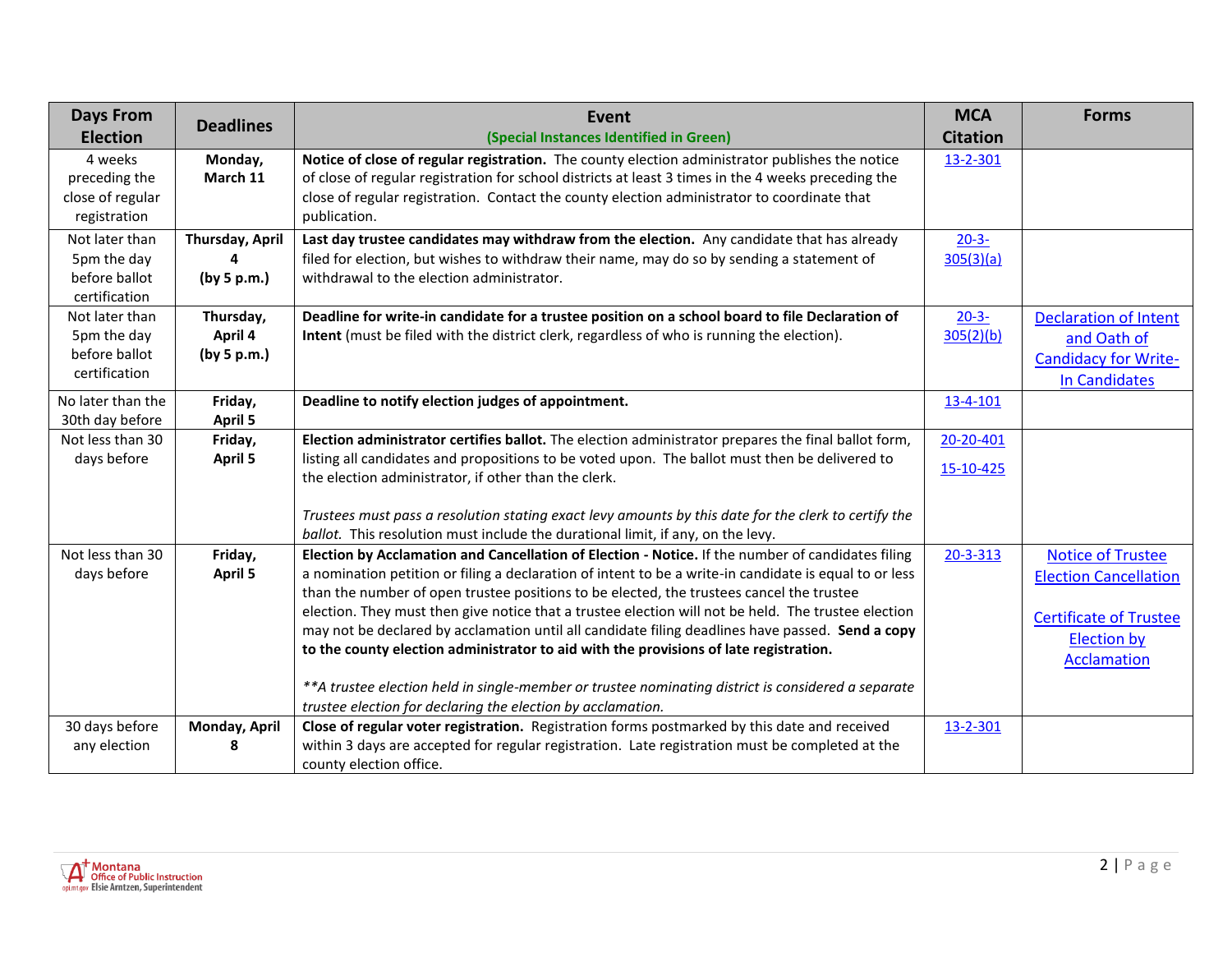| <b>Days From</b>               |                       | Event                                                                                                 | <b>MCA</b>      | <b>Forms</b>           |
|--------------------------------|-----------------------|-------------------------------------------------------------------------------------------------------|-----------------|------------------------|
| <b>Election</b>                | <b>Deadlines</b>      | (Special Instances Identified in Green)                                                               | <b>Citation</b> |                        |
| Not more than                  | Monday, April         | Contact your county election administrator for the absentee ballot list.                              | 13-13-212       |                        |
| 30 days before                 |                       |                                                                                                       |                 |                        |
|                                |                       |                                                                                                       | 20-20-312       |                        |
| Day after Close                | <b>Tuesday, April</b> | Start of Late Registration. Late voter registration starts and continues through the close of polls   | 13-2-304        |                        |
| of Regular                     | q                     | on election day, except that late registration is closed from noon to 5 pm on the day before the      |                 |                        |
| Registration                   |                       | election. Late registration must be completed at the office of the county election administrator.     |                 |                        |
| Not less than 10               | Thursday              | Notice of election is posted. The election notice must be published in a newspaper of general         | 20-20-204       | <b>School Election</b> |
| days, or more                  | March 28              | circulation in the district if available, posted in at least three public places in the district AND  |                 | <b>Notices</b>         |
| than 40 days                   | Through               | posted on the district's website for the 10 days prior to the election, if the district has an active |                 |                        |
| before                         | Saturday, April       | website. Notice using any other recognized media may be used to supplement the posting. The           |                 |                        |
|                                | 27                    | notice must include: 1) the date and voting locations for the election; 2) voting location hours; 3)  |                 |                        |
|                                |                       | each proposition to be considered by the electorate; 4) the number of trustee positions, if any,      |                 |                        |
|                                |                       | subject to election and the length of the terms for those positions; 5) where and how absentee        |                 |                        |
|                                |                       | ballots may be obtained; and 6) where and how late registrants may obtain a ballot on election        |                 |                        |
|                                |                       | day.                                                                                                  |                 |                        |
|                                |                       | If the polling place has changed from the previous school election, that change must be<br>$\bullet$  |                 |                        |
|                                |                       | referred to in the notice.                                                                            |                 |                        |
|                                |                       | If more than one proposition will be considered in the same district, each proposition<br>$\bullet$   |                 |                        |
|                                |                       | must be set apart and identified, or placed in separate notices.                                      |                 |                        |
| At least 20 days               | Wednesday,            | Absentee ballots available. The election administrator prepares ballots for absentee voters.          | 13-13-214       | <b>Absentee Voter</b>  |
| before                         | April 17              | Remember to enclose four things in the absentee package.                                              |                 | <b>Materials</b>       |
|                                |                       | • The ballot, stamped official ballot (with stub removed);                                            | 20-20-401       |                        |
|                                |                       | • Instructions for voting and returning the ballot;                                                   |                 |                        |
|                                |                       | • A secrecy envelope, free of marks that would identify the voter; and                                |                 |                        |
|                                |                       | • A self-addressed, return envelope with affirmation printed on the back of the envelope.             |                 |                        |
| Not before the                 | Wednesday,            | Mail ballots mailed. If mail ballot election is used, all ballots must be mailed on the same day      | 13-19-207       |                        |
| 20 <sup>th</sup> day nor later | <b>April 17</b>       | (the day noted in the district's mail ballot plan), except that if an inactive elector reactivates    |                 |                        |
| than the 15 <sup>th</sup> day  | through               | after the ballots are mailed, the elector should be provided with or mailed a ballot. If the elector  |                 |                        |
|                                | <b>Monday, April</b>  | reactivates after noon on the day before election day, the elector must come in on election day       |                 |                        |
|                                | 22                    | to receive a ballot.                                                                                  |                 |                        |

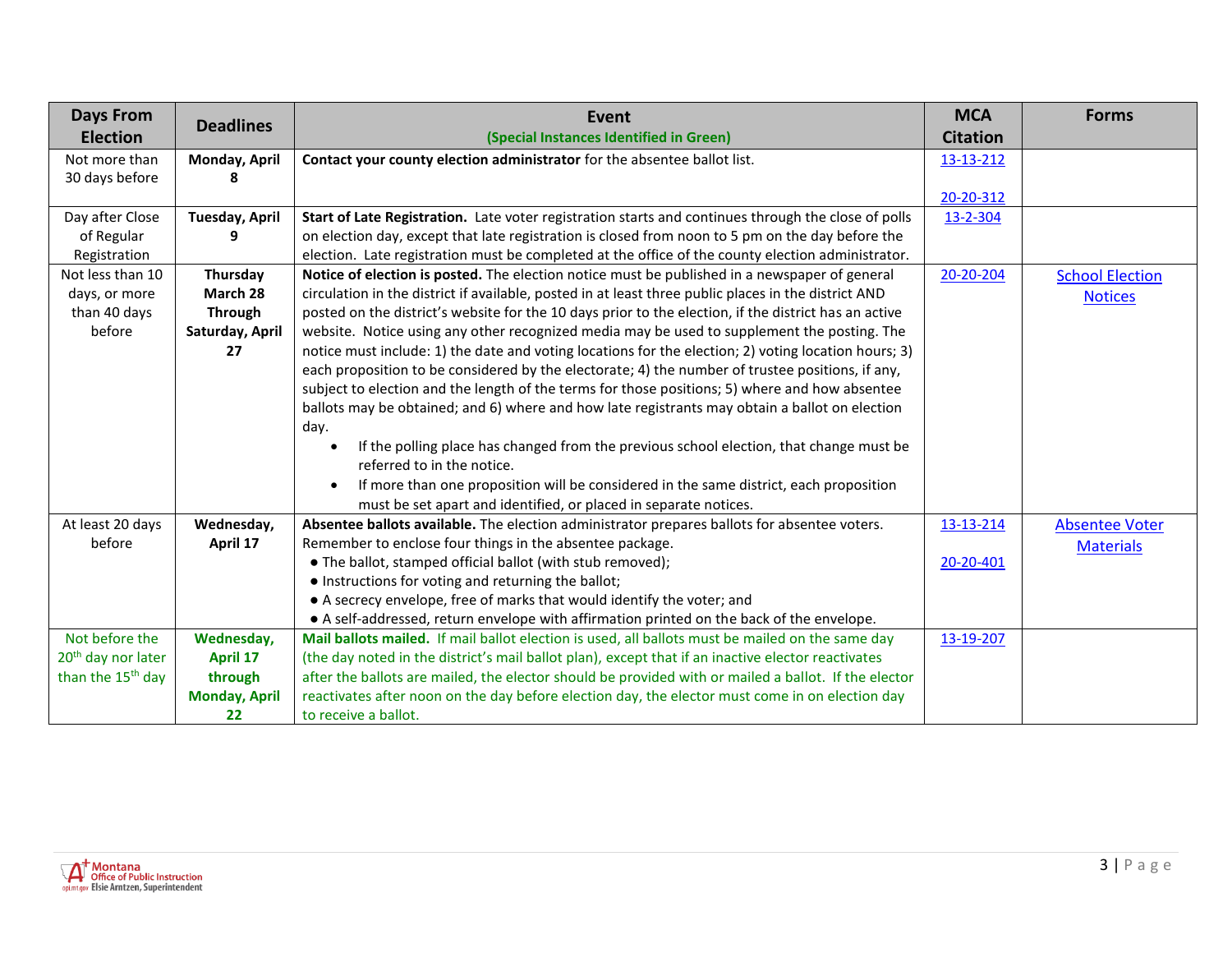| <b>Days From</b><br><b>Election</b> | <b>Deadlines</b> | Event<br>(Special Instances Identified in Green)                                                                                                                                                   | <b>MCA</b><br><b>Citation</b> | <b>Forms</b>                   |
|-------------------------------------|------------------|----------------------------------------------------------------------------------------------------------------------------------------------------------------------------------------------------|-------------------------------|--------------------------------|
| Not more than                       | Saturday, April  | Absentee/Mail Ballot Counting Notice. Districts must publish in a newspaper of general                                                                                                             | 13-15-105                     | <b>Absentee/Mail Ballot</b>    |
| 10 days or less                     | 27 through       | circulation in the county a notice indicating the method that will be used for counting                                                                                                            |                               |                                |
| than 2 days                         | Sunday, May 5    | absentee/mail ballots and the place and time that the absentee/mail ballots will be counted on                                                                                                     |                               | <b>Counting Notice</b>         |
| before                              |                  | election day.                                                                                                                                                                                      |                               |                                |
|                                     |                  | If the district publishes their notice of election on the $10^{th}$ day prior to the election, in a                                                                                                |                               |                                |
|                                     |                  | newspaper of general circulation in the county, this information may be included in that notice.                                                                                                   |                               |                                |
| Day before                          | Monday,          | Deadline for absentee ballot requests. Voters who wish to vote absentee may request an                                                                                                             | 13-13-211                     | <b>Application for</b>         |
| (By Noon)                           | May 6            | absentee ballot in writing or in person until noon the day before the election.                                                                                                                    | 13-13-214                     | <b>Absentee Ballot</b>         |
|                                     |                  |                                                                                                                                                                                                    |                               |                                |
| Day before                          | Monday,          | Deliver certified copy of the lists of registered electors. Before the day of election, the county                                                                                                 | 20-20-313                     |                                |
|                                     | May 6            | election administrator shall deliver a certified copy of the lists of registered electors for each                                                                                                 |                               |                                |
|                                     |                  | voting location to the district. The district shall deliver them to the election judges prior to the                                                                                               |                               |                                |
| Day before                          | Monday,          | opening of a voting location.<br>Late registration closed. Late registration is closed between noon and 5pm the day before the                                                                     | 13-2-304                      |                                |
| (between noon                       | May 7            | election. Electors may late register on election day at the office of the county election                                                                                                          |                               |                                |
| and 5pm)                            |                  | administrator.                                                                                                                                                                                     |                               |                                |
| <b>Election Day</b>                 | Tuesday,         | ELECTION DAY. The election administrator must prepare the polling places, printed ballots,                                                                                                         | Title 13                      | <b>Display of Instructions</b> |
|                                     | May 7            | ensure election judges are present, and conduct a fair and unbiased election.                                                                                                                      |                               | for Electors                   |
|                                     |                  |                                                                                                                                                                                                    | 20-20-105                     |                                |
|                                     |                  | Notify election judges of the names of write-in candidates                                                                                                                                         | 20-20-401                     | <b>Election Judges' Oath</b>   |
|                                     |                  |                                                                                                                                                                                                    | 20-20-411                     |                                |
| No sooner than                      | Monday,          | The first date that provisional ballots may be counted. Following the election, unresolved                                                                                                         | 13-15-107                     | <b>Provisional Ballot</b>      |
| 3pm on the 6 <sup>th</sup>          | <b>May 13</b>    | provisional ballots are sealed. These ballots may not be opened until after 3pm on the 6 <sup>th</sup> day                                                                                         |                               | <b>Instructions</b>            |
| day after the                       |                  | after election. The election judges convene, and a determination is made as to whether the                                                                                                         |                               |                                |
| election                            |                  | ballots are counted. If there are provisional ballots in a school election, the canvass may not                                                                                                    |                               |                                |
|                                     |                  | occur until after all provisional ballots are resolved.                                                                                                                                            |                               |                                |
| Following receipt                   | By Wednesday,    | Trustees canvass the votes, issue certificates of election, and publish results. Trustees review                                                                                                   | 20-20-415                     | <b>Certificate of Election</b> |
| of the tally<br>sheets from all     | <b>May 22</b>    | the tally sheets compiled by the election judges to ascertain their accuracy. Recounts are<br>ordered, if necessary. If tally is complete and accurate, trustees issue certificates of election to | 20-20-416                     | of Trustee                     |
| polls and within                    |                  | successful candidates. The canvassed results shall be published immediately in a newspaper that                                                                                                    |                               |                                |
| 15 days after the                   |                  | will give notice to the largest number of people in the district.                                                                                                                                  |                               | <b>Canvass of Votes and</b>    |
| election                            |                  |                                                                                                                                                                                                    |                               | <b>Results</b>                 |
|                                     |                  |                                                                                                                                                                                                    |                               |                                |

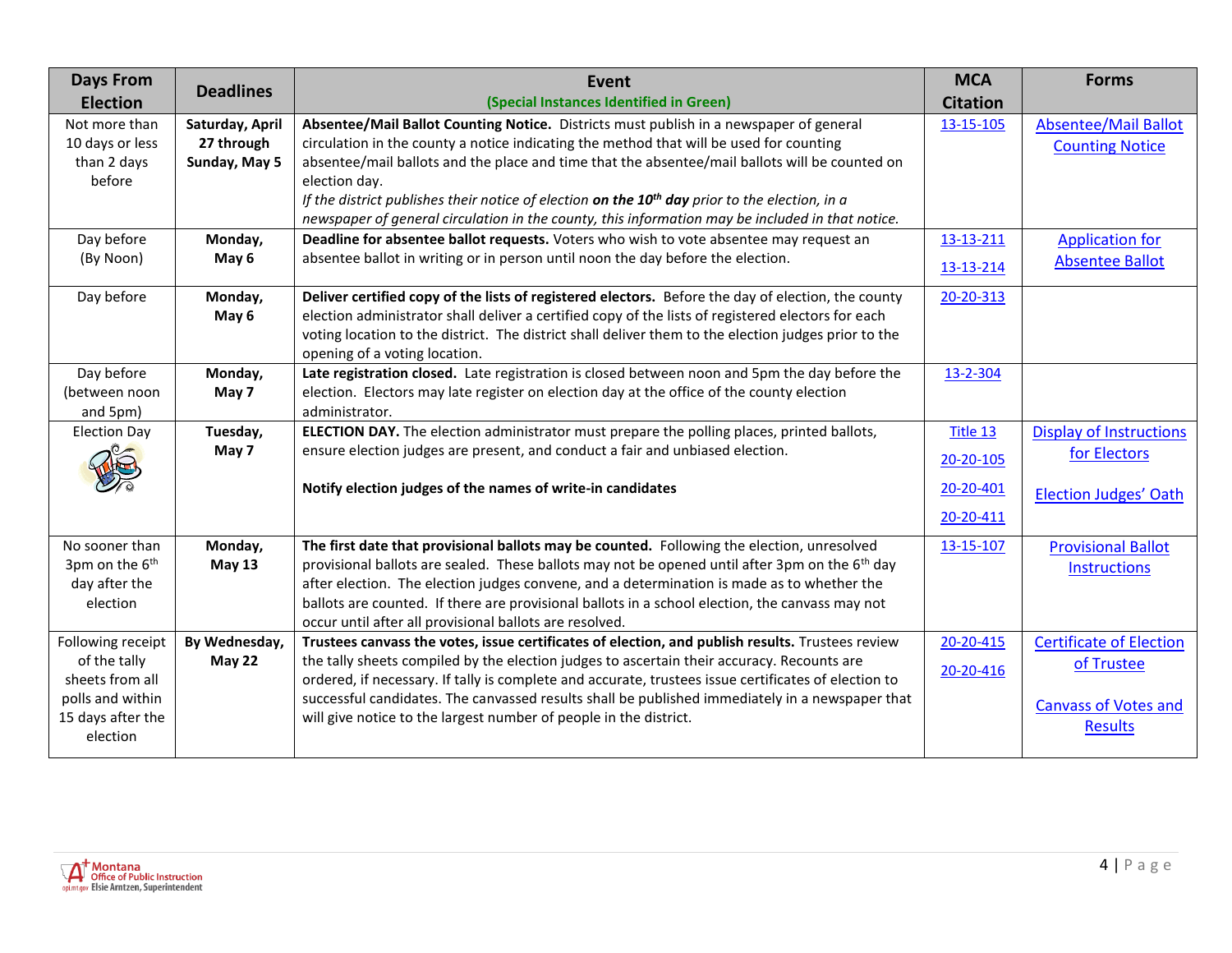| <b>Days From</b>   | <b>Deadlines</b>    | Event                                                                                               | <b>MCA</b>      | <b>Forms</b>                 |
|--------------------|---------------------|-----------------------------------------------------------------------------------------------------|-----------------|------------------------------|
| <b>Election</b>    |                     | (Special Instances Identified in Green)                                                             | <b>Citation</b> |                              |
| Within 5 days      | Monday, May         | Deadline for filing a petition for recount. When a question submitted to a vote of the people is    | 13-16-201       | <b>Petition for Recount</b>  |
| after the official | 13 through          | decided by a margin not exceeding 1/4 of 1% of the total votes cast for and against the question, a |                 |                              |
| canvas             | <b>Tuesday, May</b> | petition for recount must be filed within 5 days after the official canvas.                         |                 |                              |
|                    | 28                  |                                                                                                     |                 |                              |
| Within 5 days of   | Monday, May         | Deadline for convening the School Recount Board. When a tie vote has been certified to the          | 13-16-204       |                              |
| receipt of notice  | 13 through          | election administrator or conditions have been met for filing a recount petition, the board shall   | 20-20-420       |                              |
| from the           | Tuesday, May        | convene at its usual meeting place to perform a recount. The recount must be completed within       |                 |                              |
| election           | 28                  | 5 days of receipt of official canvas or recount petition.                                           |                 |                              |
| administrator      |                     |                                                                                                     |                 |                              |
| Within 15 days     | By Wednesday,       | Deadline for trustees to hold organizational meeting to elect chair and appoint clerk.              | $20 - 3 - 321$  | <b>School Board</b>          |
| of election        | <b>May 22</b>       |                                                                                                     |                 | Organization                 |
| June 1             | Friday, May 31      | Deadline for trustees to request county election administrator to conduct school elections for      | 20-20-417       | Trustee Resolution -         |
|                    |                     | next year. The school district clerk/election administrator is designated the election              |                 | <b>Request for County to</b> |
|                    |                     | administrator for school elections. However, the trustees of any district may request the county    |                 | <b>Conduct Elections</b>     |
|                    |                     | election administrator (EA) to become the election administrator for school elections. The          |                 |                              |
|                    |                     | request must be made by a resolution of the board of trustees. If the county EA accepts, then       |                 |                              |
|                    |                     | he/she must perform all the duties the school clerk would have. The school district must assume     |                 |                              |
|                    |                     | all costs of the election.                                                                          |                 |                              |
| Within 15 days     | By Wednesday,       | Candidate completes and files Oath of Office with the County Superintendent.                        | $20 - 3 - 307$  |                              |
| after receipt of   | June 5              |                                                                                                     | $20 - 1 - 202$  |                              |
| certificate of     |                     | *Newly elected trustees may not be seated until the oath is filed. The issuance and the oath may    |                 |                              |
| election           |                     | be administered at the organizational meeting (below) but must be completed within 15 days of       | $1 - 6 - 101$   |                              |
|                    |                     | <i>issuance.</i>                                                                                    |                 |                              |
|                    |                     | ** In the event of a recount, the deadline for a candidate to complete and file the oath is 15 days |                 |                              |
|                    |                     | from receipt of the certificate of election.                                                        |                 |                              |